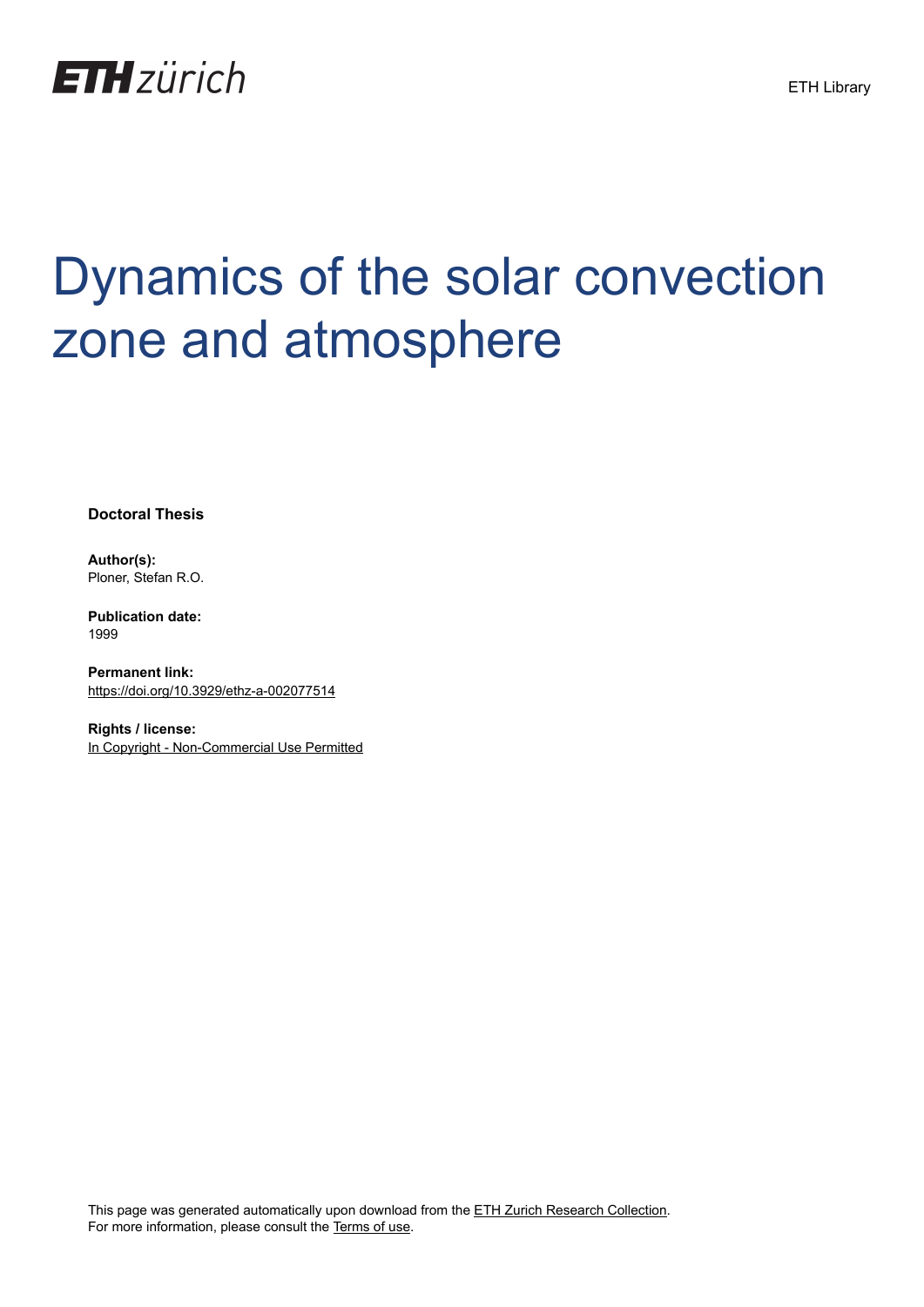Diss ETH No. <sup>13</sup> 009

## Dynamics of the Solar Convection Zone and Atmosphere

A dissertation submitted to the

SWISS FEDERAL INSTITUTE OF TECHNOLOGY ZÜRICH

> for the degree of Doctor of Natural Science

> > Presented by

Stefan R. O. Ploner

Dipl. Phys. ETHZ born first June 1965  $\,$ citizen of Habsburg, AG

accepted on the recommendation of

Prof. Dr. J. O. Stenflo, examiner Prof. Dr. S.K. Solanki and Dr. habil M. Schüssler, co-examiner

1998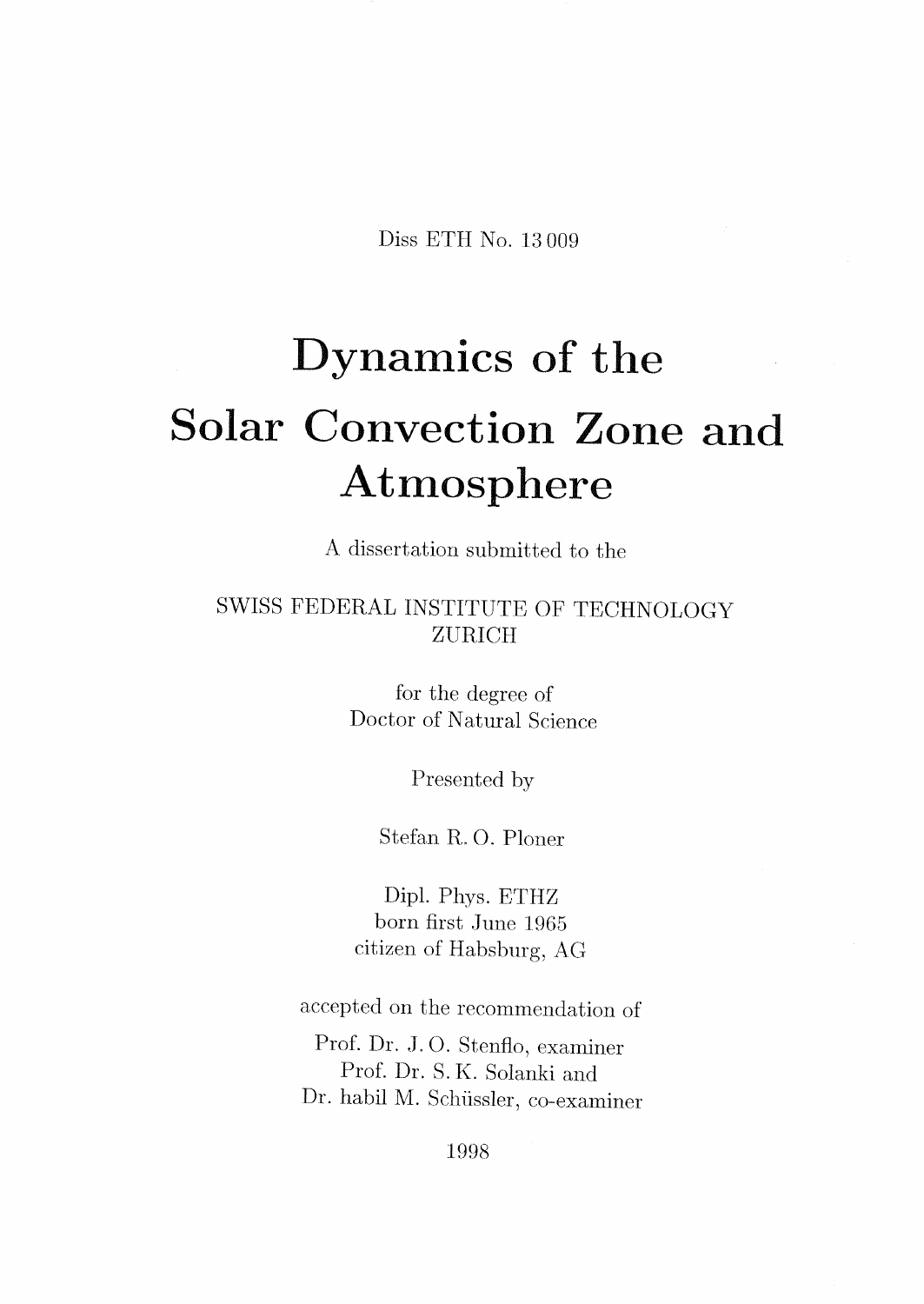## ABSTRACT

This theses deals with two dynamical processes: solar convection and waves in concentrated magnetic elements. Both subjects are introduced in *Chapter 1*.

The first part of the thesis investigates the results of <sup>a</sup> 2-D numerical simulation of solar convection. In a first step, it is necessary to clean the granular pattern from relatively strong oscillations. The cleaning process is described in Chapter 2.

The investigations of *Chapter 3* are based on the observation that the simulated granules die either through fragmentation or through dissolution. In order to find the physical reason for these contrary modes to death, we search for differences in the meantemporal evolution in several physical parameters. It turns out that fragmentinggranules expand and build up a considerable relative pressure excess whereas dissolving granules shrink and suffer from ever decreasing pressure. The main reason excess in granules grows with their size in order to be able to push the gas towards the lanes. This means that large granules succeed to expand whereas small granules cannot successfully oppose them and shrink.

The locations of so-called active granules is found to form <sup>a</sup> large scale pattern. *Chapter*  $\downarrow$  shows that this pattern can be identified with mesogranulation using the same criteria as used by observers. According to the standard text book explanation, mesogranulation is driven by the underlying, convectively unstable layers of first helium ionization. Since these layers are not included in the simulation, the first helium ionization zone cannot be the primary cause for mesogranulation.

Chapter <sup>5</sup> presents ideas on how the work of the first part can be improved and extended.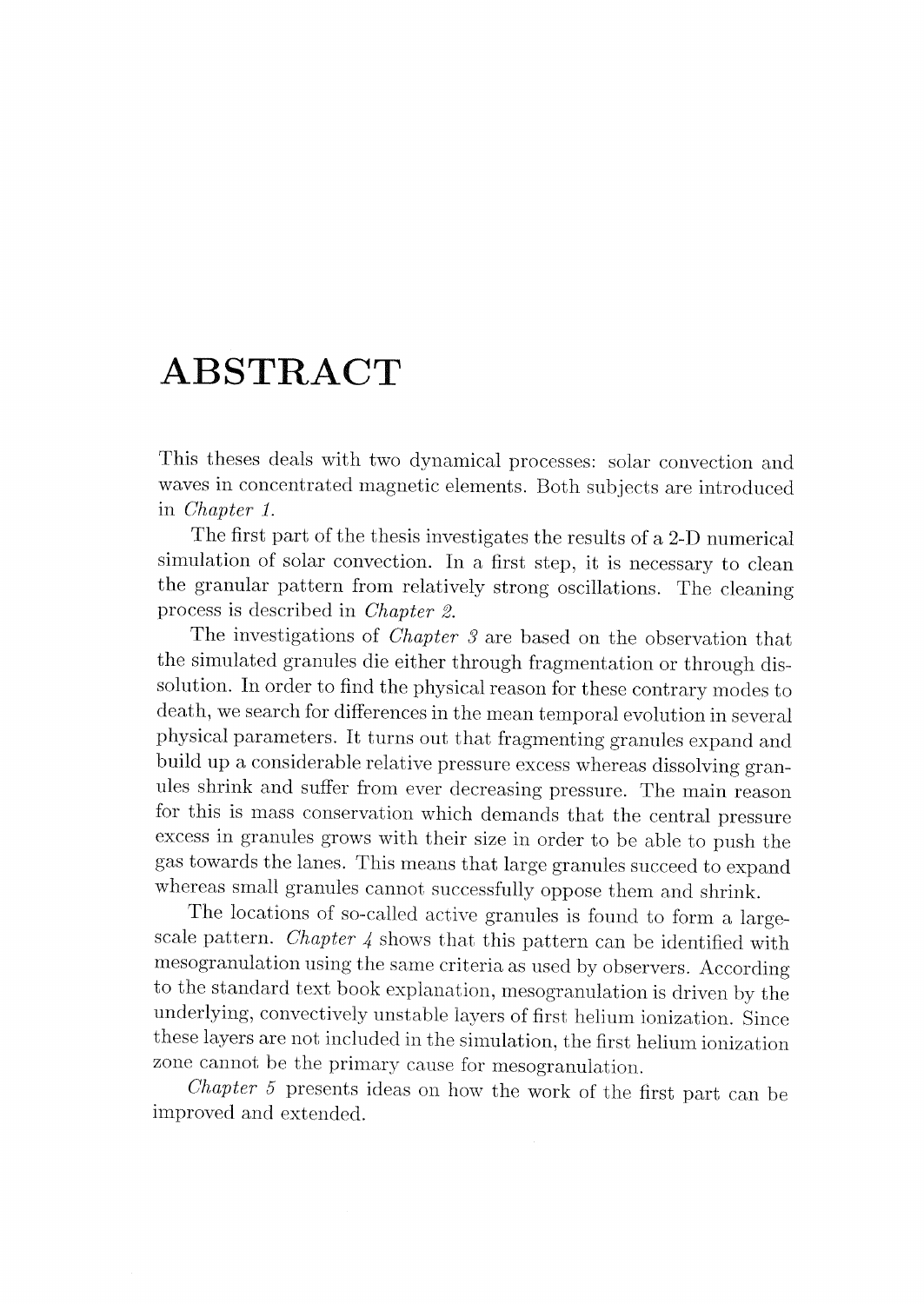The second part of the thesis deals with waves in small magnetic elements. Such waves are supposed to take mechanical energyout of the convection zone, transport it into higher atmosphericlayers, and supply the chromosphere and Corona with energy which contributes to heating them. If such waves are present in photospheric magnetic flux tubes they might show up in Stokes polarization profiles, since they alter the magnetic field and introduce velocities.

Using <sup>a</sup> simple MHD model we predict the signature of two wave modes in Stokes profiles. We find that the waves periodicallyshift and broaden the profiles and make them asymmetric. Kink waves, discussed in *Chapter 6*, are found to efficiently distort the profiles: even in temporally averaged profiles strong asymmetries are introduced.

Torsional waves, the subject of *Chapter 7*, affect the profiles in a qualitatively similar to kink waves. Quantitatively, the effect is much smaller, in particular in averaged line profiles.

*Chapter 8* is dedicated to an investigation on the so-called thin fluxtube approximation, which has been used for the model calculations of Chapters <sup>6</sup> and 7. We find that this approximation applied to twisted flux tubes fails to describe the wave modes properly, since it allows for unphysical modes.

The outlook given in *Chapter 9* concludes the work of the second part.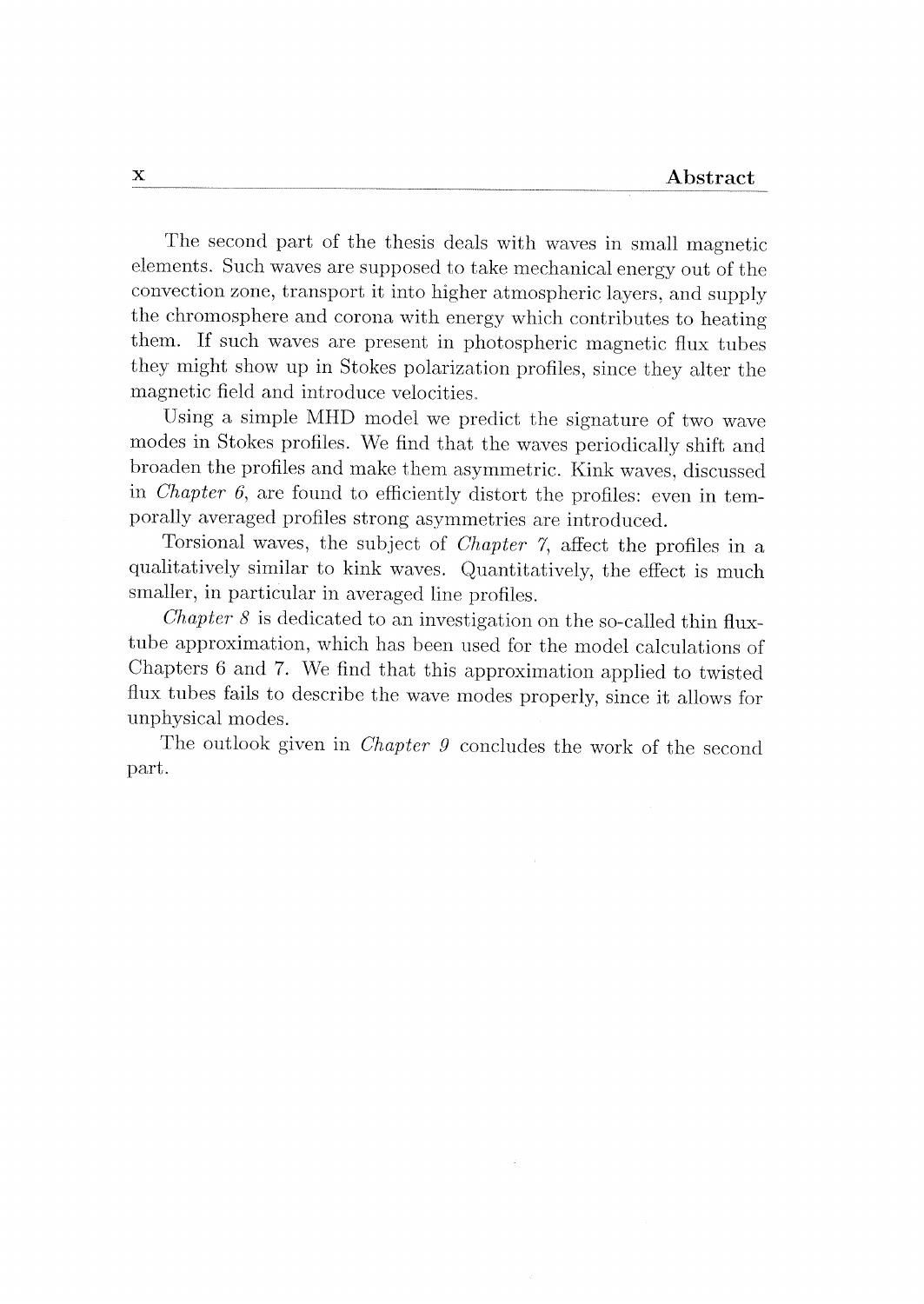## ZUSAMMENFASSUNG

Themen der Arbeit sind zwei dynamische Phänomene auf der Sonne. Granulation und Konvektion werden im ersten Teil behandelt, Wellenbewegungen in konzentrierten magnetischen Feldern im zweiten Teil. Das erste Kapitel leitet die Arbeit ein.

Der erste Teil der Arbeit ist in drei Kapitel unterteilt. Die Vorbereitungen zur Auswertung einer zwei dimensionalen Simulation solarer Konvektion sind Thema des zweiten Kapitels. Darin werden Wellenphä-Konvektion sind Thema des *zweiten Kapitels*. Darin werden Wellenphä-<br>nomene (3 und 5 Minuten – Oszillationen) von der Granulation getrennt.

Der Fragestellung des *dritten Kapitels* liegt die Beobachtung zugrunde, dass die simuliertenGranulen sich entwederteilen oder auflösen. Um die Ursache der gegensätzlichen Entwicklung aufzuspüren, untersuchen wir zuerst den zeitlichen Verlauf gemittelter physikalischer Parameter. Dieser zeigt, dass die sich teilenden Granulen ausdehnen und einen relativen Überdruck aufbauen. Die sich auflösenden Granulen werden bei gleichzeitig abnehmendem Druck kleiner. Die gegensätzliche Entwicklung ist hauptsächlich auf die Grösse der Konvektionszelle zurückzuführen. Da die Grösse über die Masseerhaltung den Überdruck in der Zelle und somit die Stärke der horizontalen Strömung aus der Zelle heraus bestimmt, können sich grosse Zellen gegenüber kleinen be haupten, expandieren und die Entwicklung bestimmen.<br>Bei gewissen Zellen wiederholen sich Expansion und Fragmentation

mehrmals. Im vierten Kapitel wird gezeigt, dass ihre Anordnung ein neues, der Granulation überlagertes Muster bildet, das erstaunlicherweise mit den Beobachtungen der Mesogranulation übereinstimmt. Erstaunlicherweise deshalb, weil für die Mesogranulation die tiefer gelegene, erste Heliumionisationszone verantwortlich gemacht wird, welche aber in der Simulation nicht eingeschlossen wurde.

Im fünften Kapitel stellen wir mögliche Schritte zur Verbesserung und Fortsetzungder Studie dar.